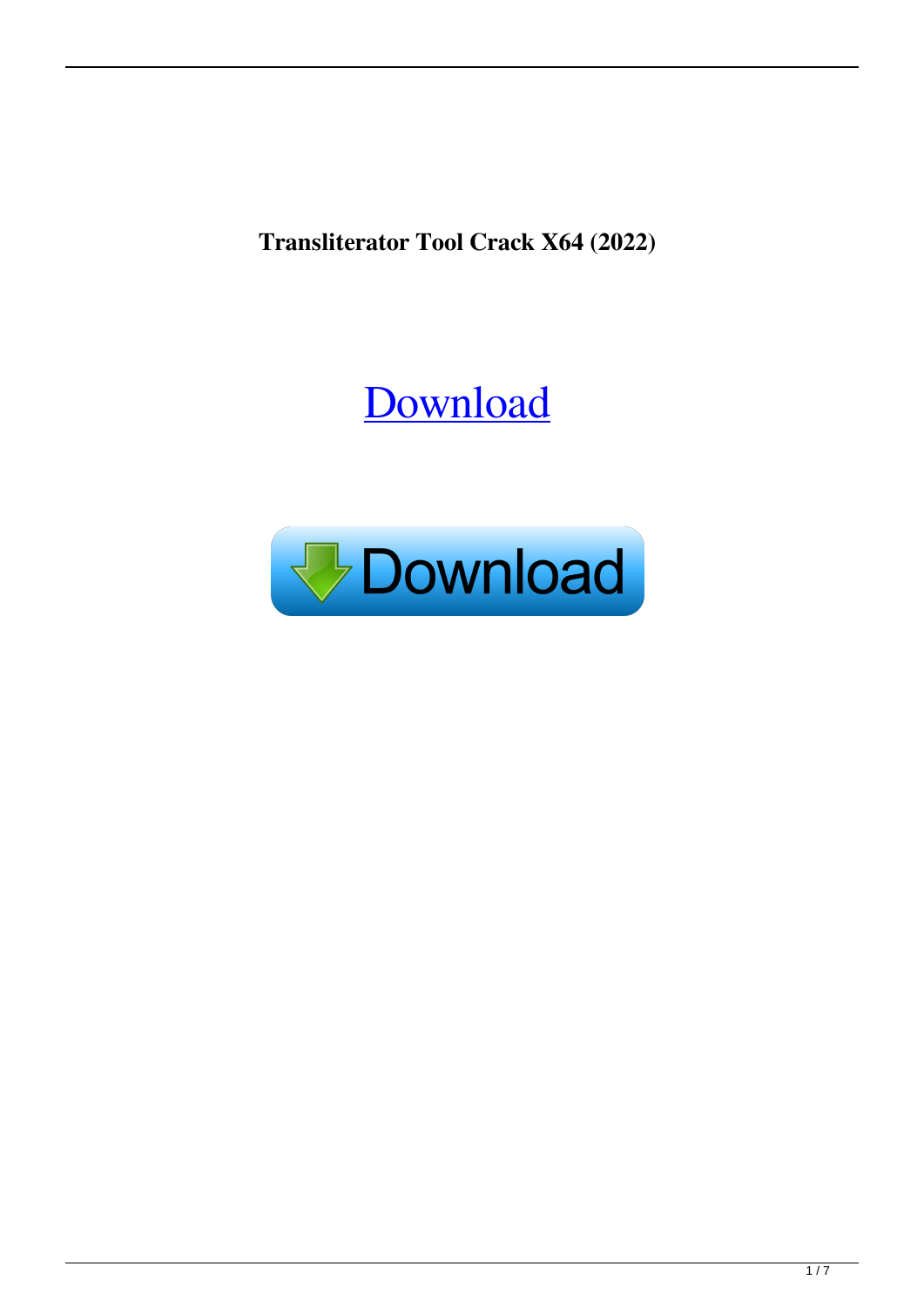## **Transliterator Tool With Product Key For Windows 2022**

Transliterator Tool Crack version 1.0.1 Requirements: OS : Win2000, Win XP, Win Vista, Win 7, Win 8.1, Win 10 Windows 10 Anniversary update (1703), Windows 10 Creators Update (1709) Installation: Download and install the program file from the below link. Download link: Transliterator Tool 2022 Crack Run the program after installation. Instructions for use: Open the main menu: Double-click Transliterator Tool Download With Full Crack icon. Select Transliterator Tool -> Open Select a Unicode number from the right window Click Transliterator Tool -> Translation Click OK button. Open the Translation Results Open the translated string file by clicking Open button. Transliterator Tool Copyright: Copyright (c) 2019 by Feng Xiaoyun Transliterator Tool License: This program is free software; you can redistribute it and/or modify it under the terms of the GNU General Public License version 2 as published by the Free Software Foundation. Any linking or distribution of this program is permitted provided that the copyright notice and this permission notice appear with the text of this software. License: This program is free software; you can redistribute it and/or modify it under the terms of the GNU General Public License version 2 as published by the Free Software Foundation. Any linking or distribution of this program is permitted provided that the copyright notice and this permission notice appear with the text of this software. Transliterator Tool Transliteration Guide: By default Transliterator Tool will replace Unicode number A-Z with English alphabet, numbers from 1-9 with English alphabet numbers, and symbols from below listed symbols by the Unicode table, e.g. "U+1F3A2" will be replaced with "A", "U+1F3C1" with "C",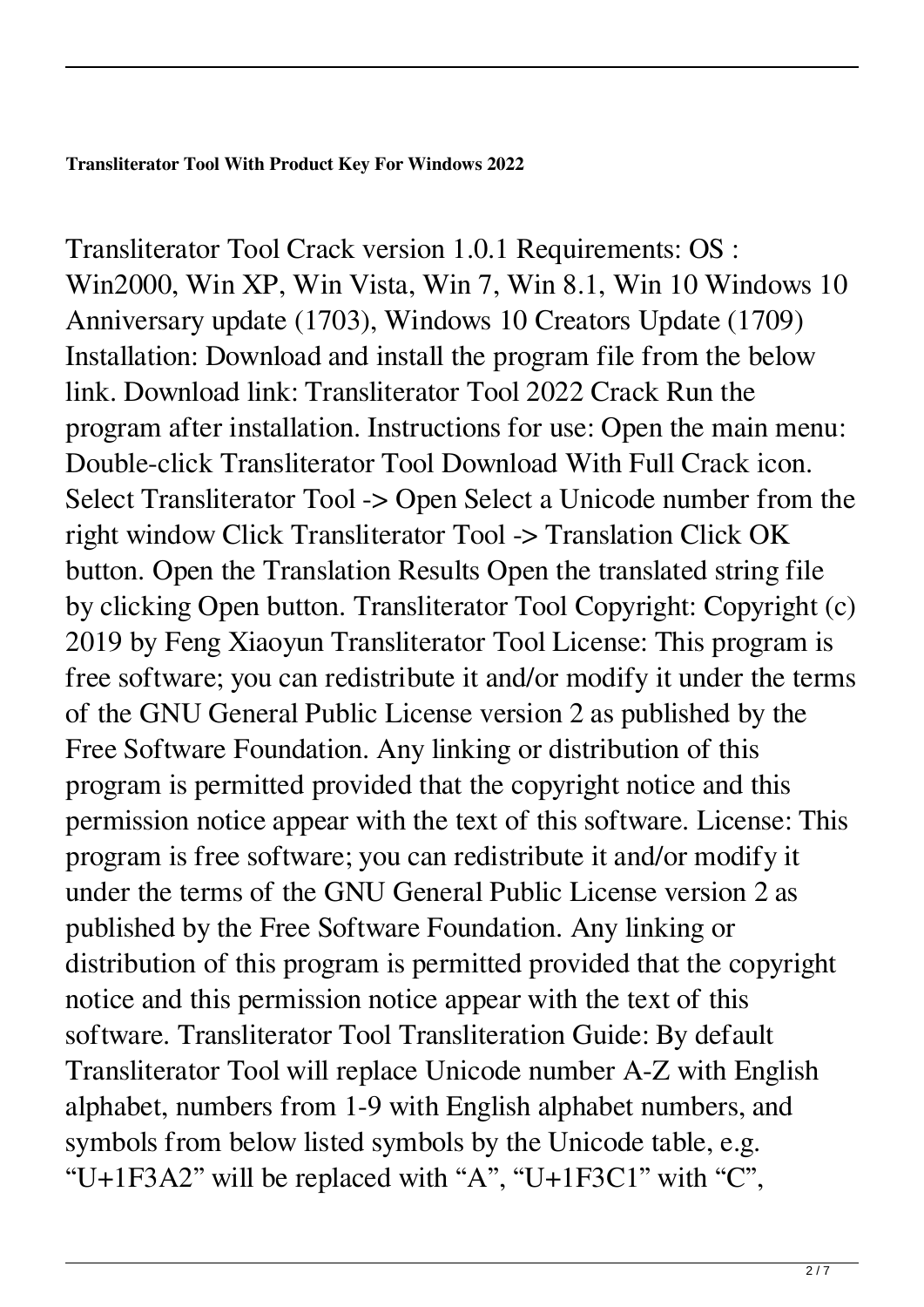"U+1F3E1" with "E", etc. For Unicode symbol and scripts, see Unicode manual. Characters with accents: Some Unicode characters with accents can not be replaced by Transliterator Tool. Which Unicode characters can be replaced by Transliterator Tool? The below Unicode symbols can be replaced by Transliterator Tool:  $\mathbf{i}$ ,  $\mathbf{e}$  ä, ö, ü

## **Transliterator Tool [Mac/Win]**

Enter Unicode string in the lower half of the window Enter the translation character(s) in the upper half of the window Press the Enter key on the keyboard Type the Unicode string (from the lower half of the window) Press the Escape key on the keyboard Any key on the keyboard can be pressed to get the translation character inserted into the Unicode string. Example of translation: "abcd".transliterate( :a => "a", :d => "x") => "axcd" "ABcd".transliterate( $:A \Rightarrow "a", B \Rightarrow "b", D \Rightarrow "x") \Rightarrow "aBxcd"$ "ABCD".transliterate(:A => "a", :B => "b", :C => "c", :D => "x") => "axbcxcd" This work is done with the Unicode block ASCII\_Hex\_Digit. Example: "a".transliterate( $:1 \Rightarrow$  "x") => "x" A: This also works in ruby 1.9: require 'uri' get\_chars =  $['A'', 'B'', 'C'',$ "D", "E", "F", "G", "H", "I", "J", "K", "L", "M", "N", "O", "P", "Q", "R", "S", "T", "U", "V", "W", "X", "Y", "Z"] get\_trans = [:a, :b, :c, :d, :e, :f, :g, :h, :i, :j, :k, :l, :m, :n, :o, :p, :q, :r, :s, :t, :u, :v, :w, :x, :y, :z] def transliterate(array, get\_chars, get\_trans) get\_chars.each do |get\_char| get\_trans.each do |get\_char| array.each do |get\_char| if get\_char.to\_i == get\_char.ord array.insert(array.length 81e310abbf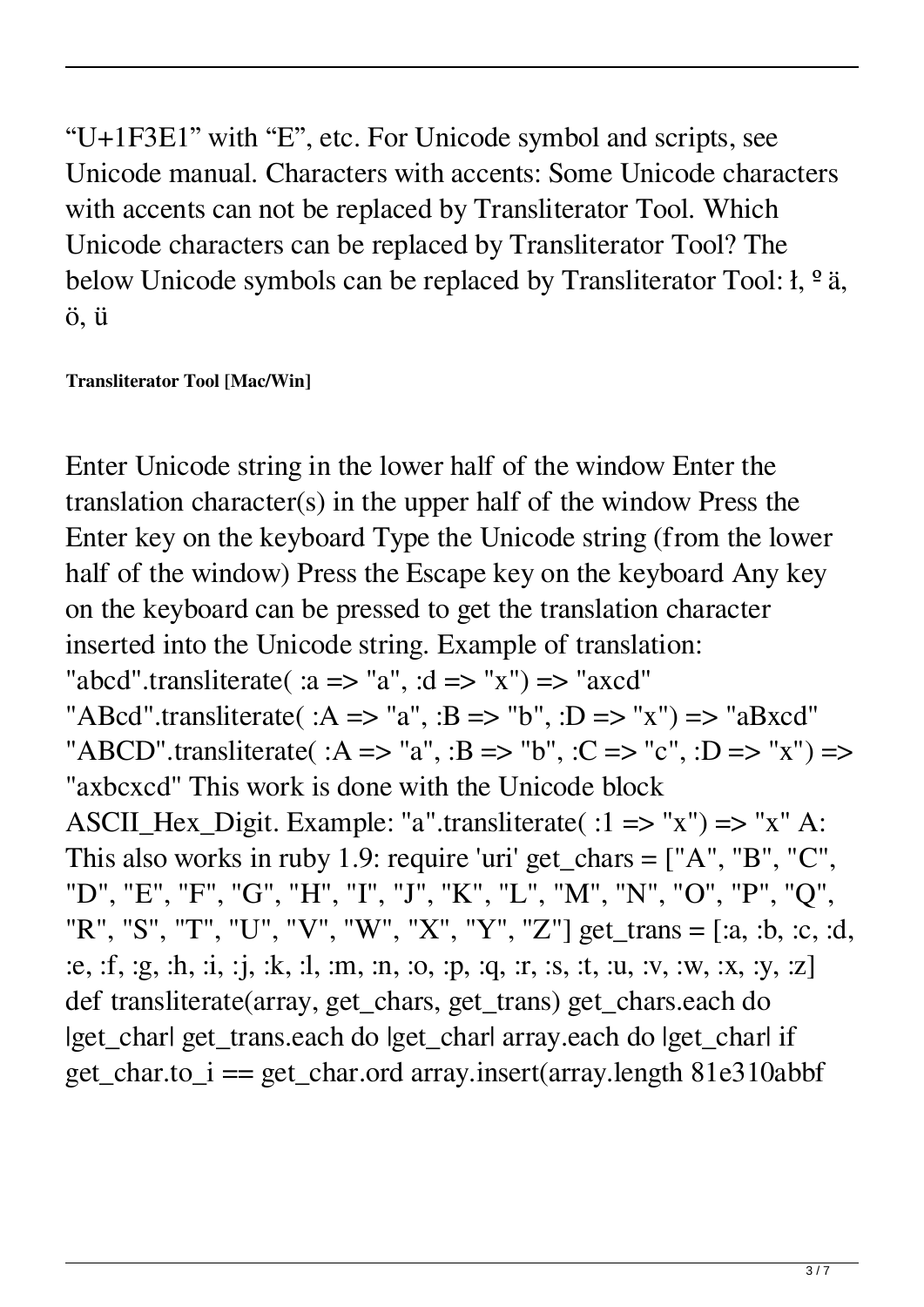Gives an easy interface for transliterating Unicode characters to other Unicode characters. A basic Unicode database is included which gives conversions for the alphabet characters (all the letters) and there are links for any of the codepoints, abbreviations and any programming language. See this for more details on how to use Transliterator Tool How to Use Transliterator Tool To run this tool, simply load up an alphabet file with a five digit Unicode number (or the codepoint) and the string you wish to replace that character with. The Transliterator Tool will do the rest. You can also save these Unicode strings as plaintext Unicode, as this is the format used by the Unicode Standard itself. Save as Plaintext Unicode The files are compatible with any plaintext editor. File Format UTF-8 License You are free to use Transliterator Tool for any purpose without any restriction. Transliterator Tool Features Identifies all strings of characters that need to be replaced Add your own strings and any Unicode characters you wish to keep as the original. Saves in any plaintext editor without any problems. Good for batch transliteration with any plaintext editor. Conversion of non-Unicode characters to Unicode as well. Transliterates strings using a simple interface. No need to mess around with regexs to do the work. Manual imports and exports. Simple and intuitive interface. You are welcome to use Transliterator Tool for commercial purposes, but please contact us first if you wish to use Transliterator Tool in a proprietary application or on a for-profit website. To contact us, fill in the form at Transliterator Tool Downloads. Update Log 0.8.0 2015-10-26 1. Improved handling of bad UTF-8 input file 0.7.1 2015-08-17 Added Google Translate API support 0.7.0 2015-08-17 Fixed error in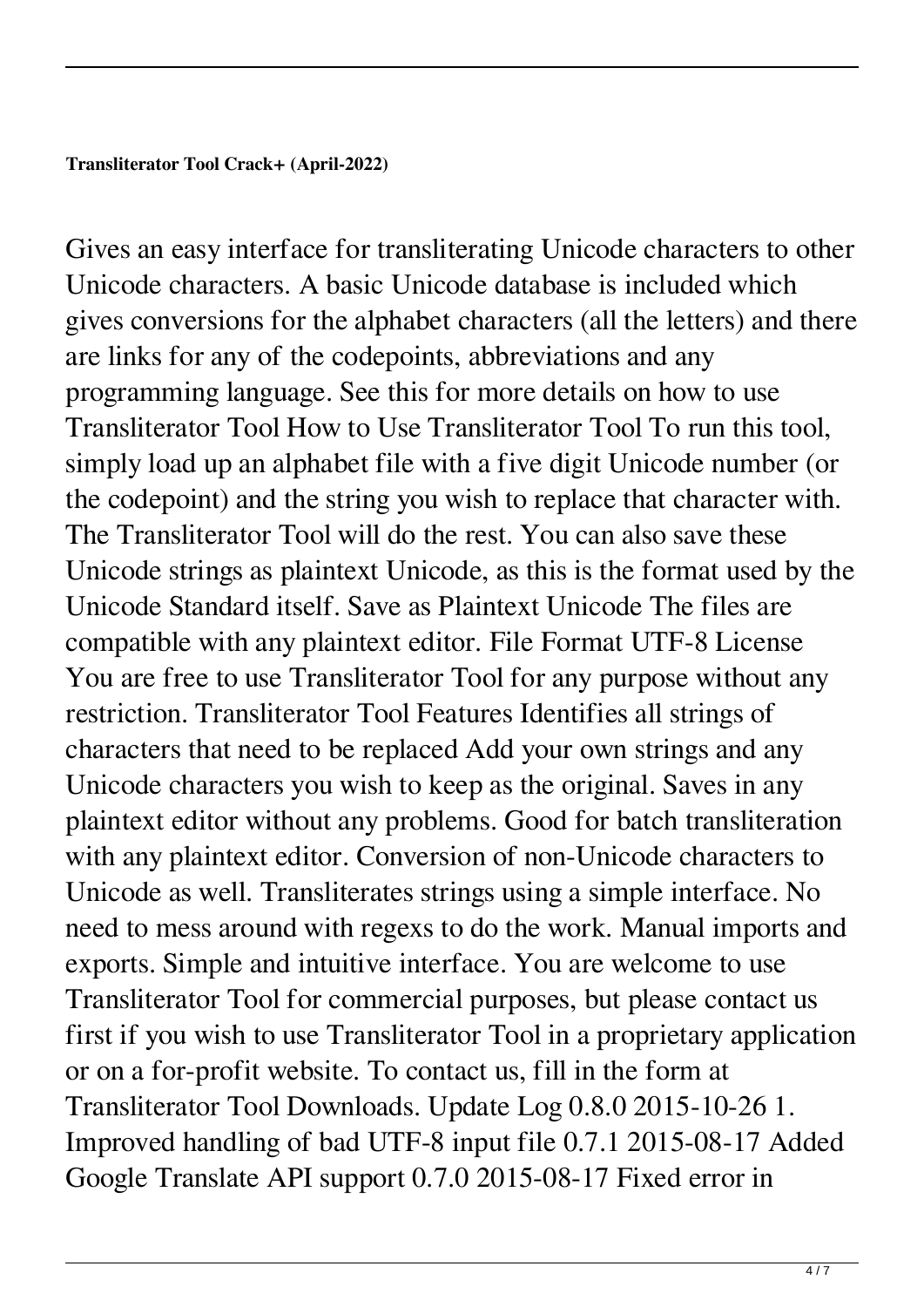Google Translate 0.6.0 2015-06-29 Newer API support and bugfixes 0.5.0 2015-05-30 Added Github & Twitter support 0.4.1 2015-05-29 Improvements and bugfixes 0.4.0 2015-05-

**What's New in the?**

Transliterator Tool is a simple and accessible instrument that allows the user to transliterate Unicode characters to other characters and strings. The transliteration process is broken down into three primary steps: Loading. Replacing. Recording. In the first step, the user loads up an alphabet file which contains a table of code points and their respective characters. It then loads an input string and replaces any Unicode character (code point) that matches that in the input string with the desired string. Finally, a recording is performed and all input text is saved to a plain text Unicode file. To perform the transliteration, simply type a Unicode character into the text input box, select the character in the dropdown, then click "Transliterate". You can find the Tool here: About the author David Geary is an award-winning research engineer in computational linguistics and artificial intelligence who has authored over 130 academic papers and numerous popular articles in the area of computational linguistics, artificial intelligence, and human-computer interaction. He is currently the Director of Research at the National Institute for Speech and Language Disorders, a research organization devoted to treating autism and other developmental disorders using computational models. He is also a frequent conference presenter, most recently at the 2015 CHI Conference, the 2011 Association for Computational Linguistics conference, and the IJCAI 2013 conference. David holds a Ph.D. in Computer Science and was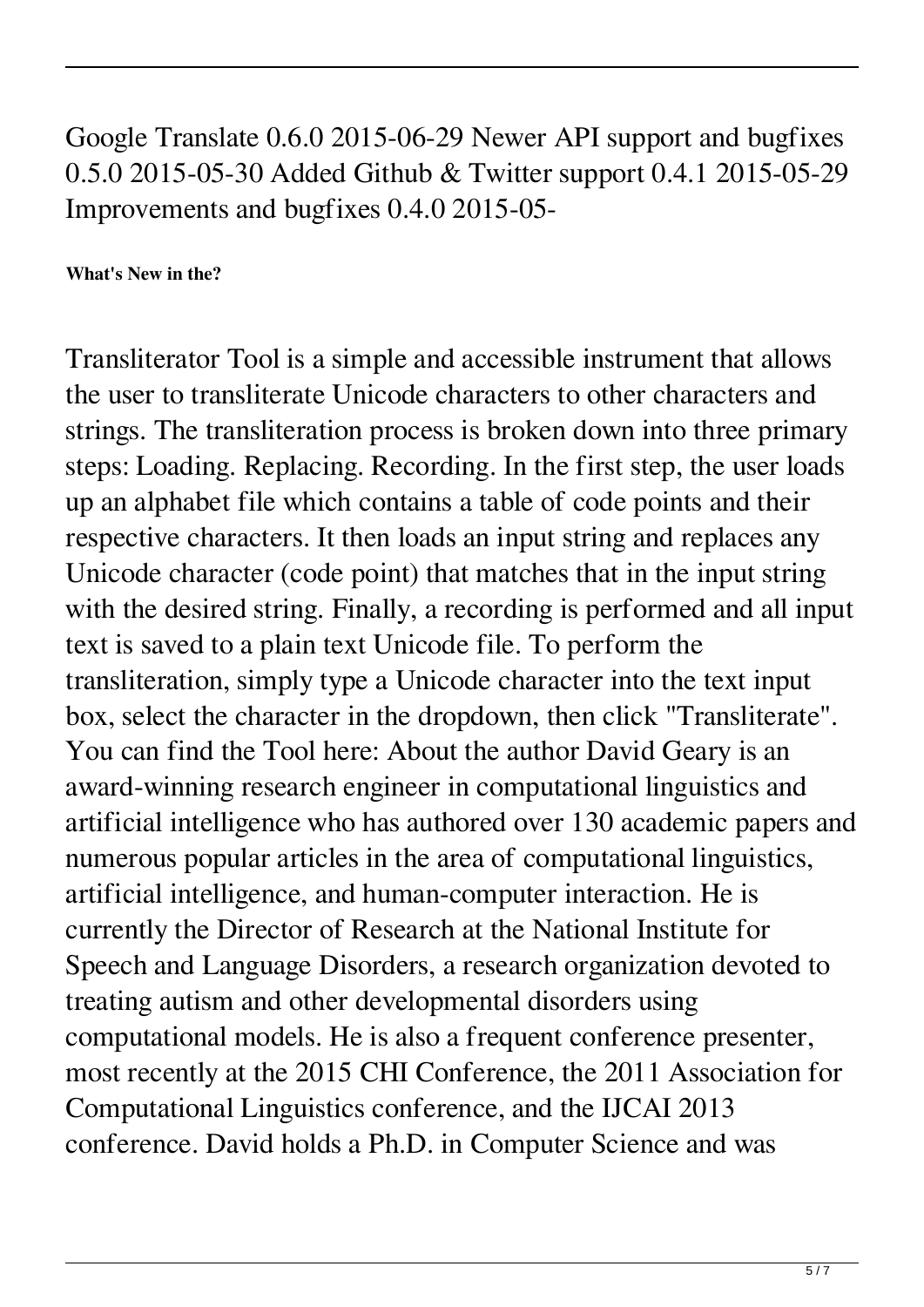previously the Director of Research at the National Institute for Speech and Language Disorders, where his primary focus was in computational linguistics. David's research has been funded by grants from the National Science Foundation, National Institutes of Health, National Institute of Child Health and Human Development, and the National Institute of Deafness and Other Communication Disorders. His work has appeared in the Journal of Cognitive Neuroscience, the Journal of Computer Assisted Language Learning, the International Journal of Human-Computer Studies, Computers in Human Behavior, the International Journal of Machine Translation, and the International Journal of Speech-Language Pathology. He has authored numerous popular articles on computational linguistics, artificial intelligence, and human-computer interaction. He is also the co-author of the TextBlade, a tool to help users edit large amounts of text. Awards Geary has been awarded numerous prizes in recognition of his contributions to the fields of artificial intelligence and natural language processing. ACM Fellow ACM Distinguished Scientist Named an Outstanding Senior Researcher Named an outstanding research scientist by the Association for Computing Machinery References Category:American computer scientists Category:Living people Category:American computer programmers Category:American speech therapists Category:American translators Category:American technology writers Category